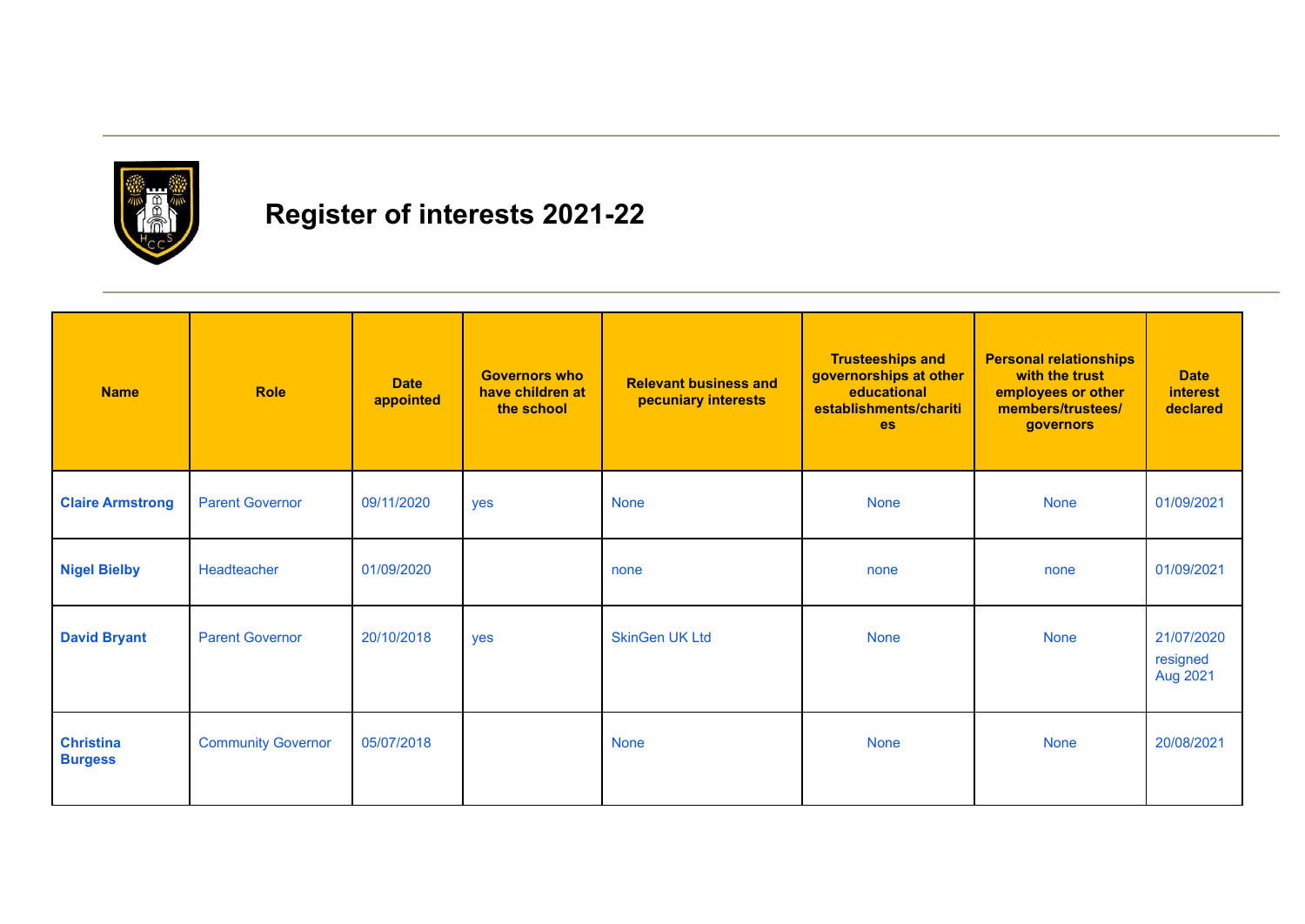| <b>Kerry Comb</b>      | <b>Community Governor</b> | 08/11/2019 | yes        | <b>None</b>                                                                                                 | <b>None</b>                                     | <b>None</b> | 20/08/2021                         |
|------------------------|---------------------------|------------|------------|-------------------------------------------------------------------------------------------------------------|-------------------------------------------------|-------------|------------------------------------|
| <b>Tracey Freeman</b>  | <b>Parent Governor</b>    | 09/11/2020 | yes        | none                                                                                                        | none                                            | none        | 11/10/2021<br>resigned<br>Oct 2021 |
| <b>Tracey Goodwin</b>  | <b>Parent Governor</b>    | 18/10/2018 | yes        | <b>B Goodwin Builders Ltd</b><br><b>Holmes Chapel Boxing Club</b>                                           | Co-opted governor at<br><b>Goostrey Primary</b> | <b>None</b> | 20/08/2021                         |
| <b>Jim Grace</b>       | <b>Community Governor</b> | 26/03/2018 | yes        | <b>DDL Consultants</b>                                                                                      | <b>None</b>                                     | <b>None</b> | 14/09/2021                         |
| <b>Paul Knox</b>       | <b>Community Governor</b> | 15/10/2020 |            | <b>Reliance Medical</b>                                                                                     | none                                            | none        | 30/08/2021                         |
| <b>Sophie Lavin</b>    | <b>Parent Governor</b>    | 18/10/2018 | <b>ves</b> | <b>Gluepot books</b><br>Justice of the Peace for<br><b>Cheshire &amp; Merseyside</b><br><b>Family Court</b> | <b>Cranage Parish Council</b>                   | <b>None</b> | 20/08/2021                         |
| <b>Jo Lawrence</b>     | <b>Parent Governor</b>    | 12/02/2020 | yes        | <b>Siltrad Properties</b>                                                                                   | <b>None</b>                                     | <b>None</b> | 20/08/2021                         |
| <b>Christine Lewis</b> | <b>Parent Governor</b>    | 26/02/2018 | <b>ves</b> | The Blue Light Coach                                                                                        | <b>None</b>                                     | <b>None</b> | 30/08/2021                         |